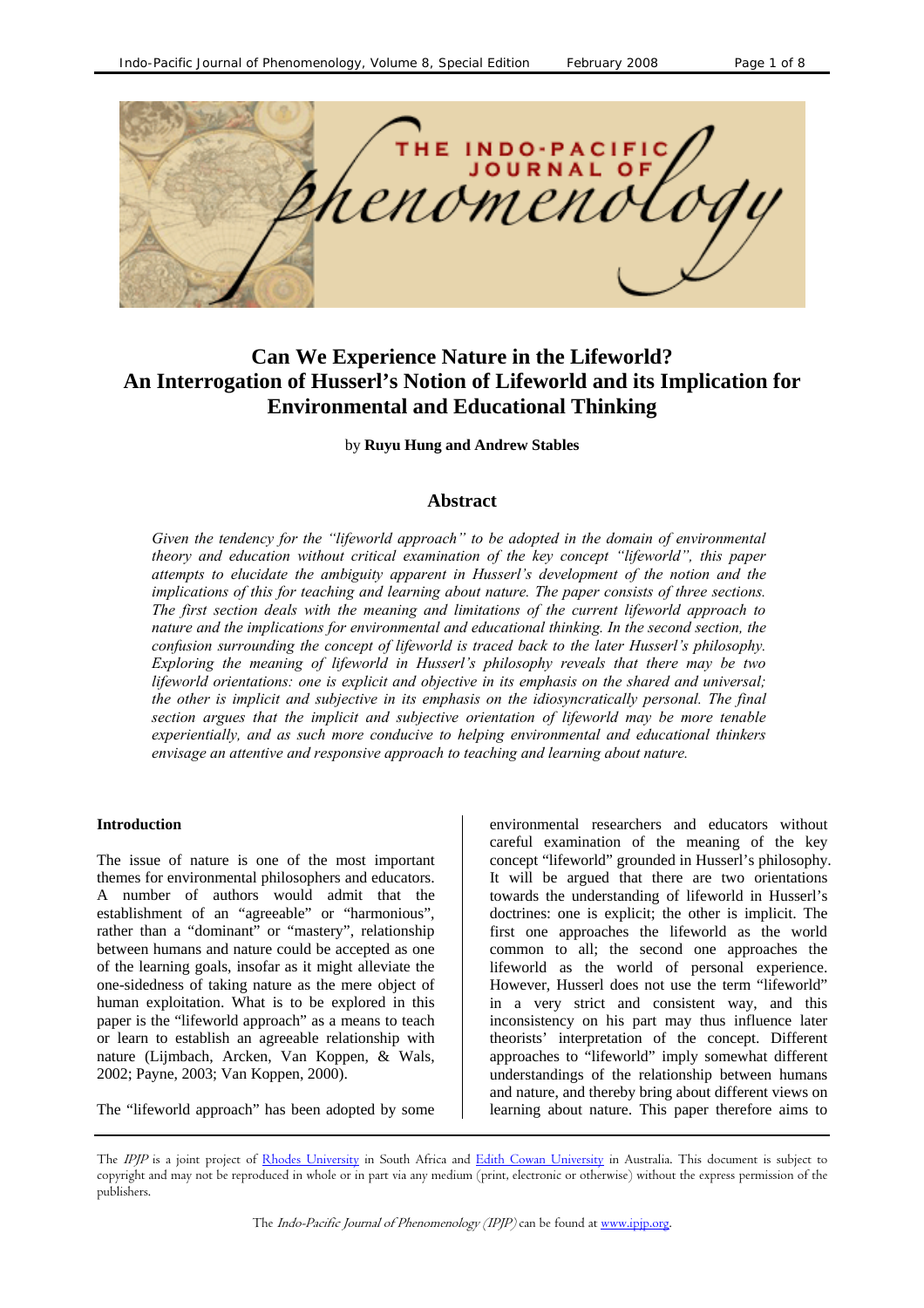examine and clarify the two meanings of lifeworld in Husserl's philosophy. On this ground, the inconsistency implicit in the lifeworld approach to nature in the field of environmental education can be resolved. Finally, we conclude with the suggestion that the concept of lifeworld based on idiosyncratic personal experiences may be the more tenable experientially, and hence more conducive to developing an attentive and responsive attitude towards nature in the educational context.

# **The Contemporary Lifeworld Approach to Nature related to Environmental Thinking and the Implied Confusion**

While many studies related to the concept of nature in the field of environmental thinking point to the possibilities of the "lifeworld approach" or "lifeworld perspective" (Lijmbach, Arcken, Van Koppen, & Wals, 2002; Payne, 2003; Van Koppen, 2000), Van Koppen's already substantial contribution to this approach might be taken as a proper starting point for our discussion.

Van Koppen (2000) suggests that the "lifeworld approach" to nature as a theoretical framework can be taken as a "negotiation" to amend the established approaches to concepts of nature. He divides the current concepts of nature into three approaches: one focusing on the sustainable use of nature as a resource, one focusing on the arcadian interpretation of nature, and one focusing on the social construction of nature. After explicating the different approaches in detail, Van Koppen (2000) identifies particular weaknesses in each approach. The resource approach relies on scientific and technological information to a high degree because the identification of the actual and potential functions of natural resources and the determination of the carrying capacity of natural ecosystems need to be grounded in the knowledge of science and technology. However, there remains considerable uncertainty regarding the social and moral issues that cannot be solved by science and technology. The limitation of the resource approach points to the importance of its "very opposite: the arcadian approach to nature" (Van Koppen, 2000, p. 303). According to Van Koppen, the arcadian approach is characterised by the notion of the noninstrumental value of nature. This approach argues for a "re-moralisation" or a "re-enchantment" of the human/nature relationship. Nonetheless, the arcadian approach is criticised, firstly, for its inability to reject modern science as a feasible method to deal with environmental problems. The arcadian approach stresses the intrinsic values of nature and discredits modern science and technology, but it does not assist either directly or substantially in solving the practical

environmental problems. The second criticism focuses on the social construction of the concept of nature. However, this criticism applies not only to the arcadian approach, but also to the resource approach. This criticism thus directs us to the view of nature as a social construction.

From the perspective of social constructionists, "the meaning of nature is neither explained by its biophysical characteristics, nor by its intrinsic value … nature concepts depend on their social contexts, their meaning and use can be questioned and explained in terms of social process" (Van Koppen, 2000, p. 307). To some extent, the constructionist approach provides an explanatory framework for understanding how the concept of nature is structured through history. Nonetheless, this approach makes scant contribution to the solution of physical environmental problems. Therefore, it is necessary to propose a fourth approach to nature involving nature as "a matter of narratives, symbols and social relations" and as "constituted in natural science, and … experienced in social practices of everyday life" (Van Koppen, 2000, p. 308). In Van Koppen's view, this is the lifeworld approach. Van Koppen (2002, pp. 124–125) defines the lifeworld approach to nature as follows:

This approach indicates the view that people have of nature in their day-to-day lives. In this approach, nature is viewed as it is experienced through the senses and shared through a common language as the individual's concrete environment. The lifeworld view of nature is constantly influenced by other traditions and contains many aspects of the resource approach, the Arcadian approach, and the social construction approach. Lifeworld concepts of nature are flexible and moulded to concrete practices of dealing with nature, such as gardening, outdoor recreation, and keeping pets. Utilisation of and reverence for nature, morals and aesthetics, facts and emotions are easily combined (Leiss, 1972; Van Koppen, 2000). In education, it is of great importance that the learner's lifeworld perspective is taken into account as a basic sensual, moral, and emotional frame of reference in learning about nature.

The attempt to integrate an individual experience of nature and a collective experience of nature is implied in the lifeworld approach. However, while Van Koppen points to the importance of combining the two requirements to delineate an approach to nature and learning about nature, he loses a balanced grip on

The IPJP is a joint project of Rhodes University in South Africa and Edith Cowan University in Australia. This document is subject to copyright and may not be reproduced in whole or in part via any medium (print, electronic or otherwise) without the express permission of the publishers.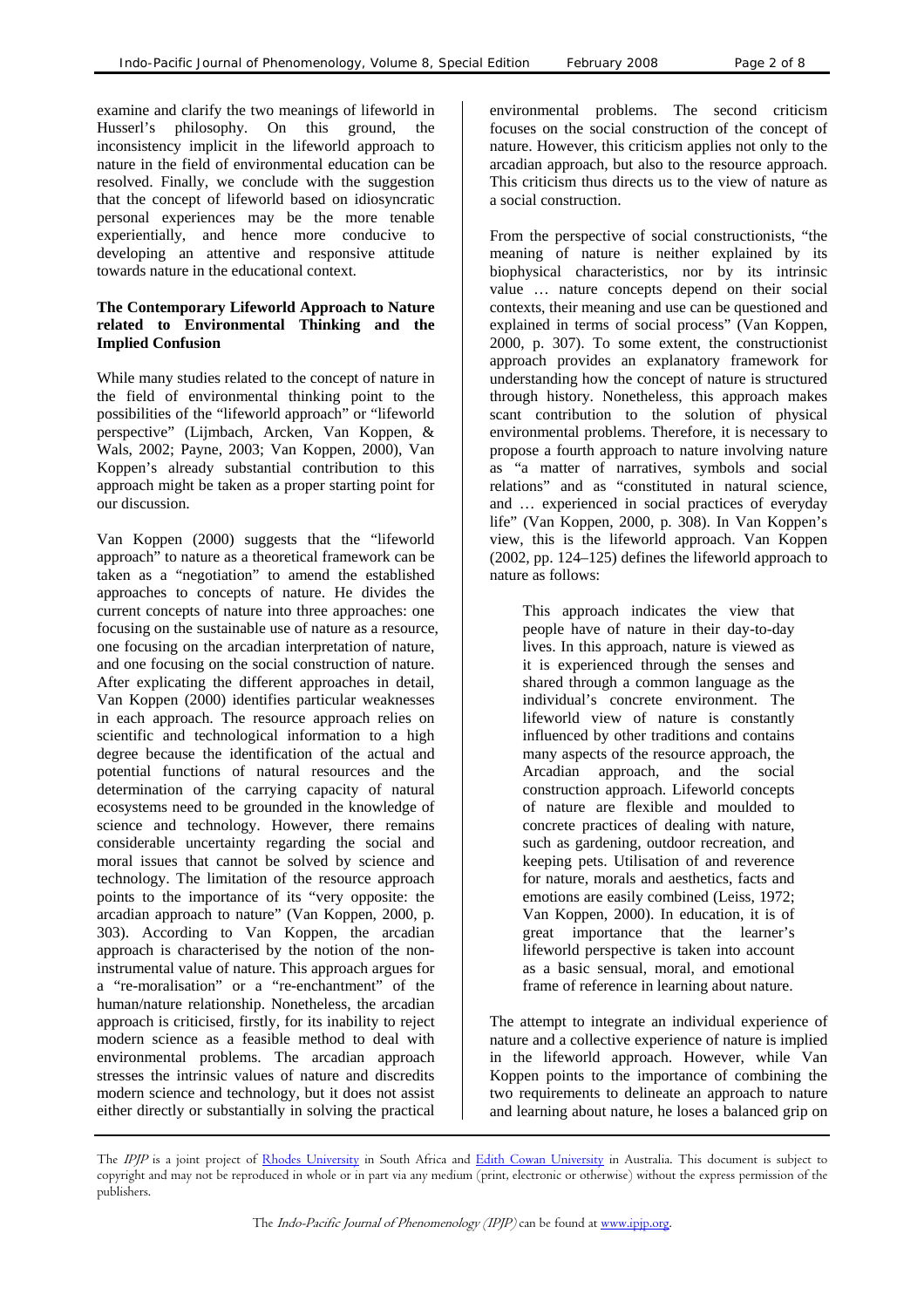both in the end. What is really focused on is the collective experience of nature. Van Koppen and his colleagues (Lijmbach, Arcken, Van Koppen, & Wals, 2002; Van Koppen, 2000;) point out accurately that many representatives of the arcadian approach take the wilderness as the ideal type of nature and thereby ignore the experience of nature in individuals' day-today lives, such as gardening, keeping pets, the change of weather, and so forth. The lifeworld approach to nature based on "the concrete practices of dealing with nature" can be understood as a highly personal and heterogeneous experience. It is the experience of nature of every individual as an embodied subject.

In our view, this is the starting point for developing an authentic and unique approach to learning about nature. However, the glimpse of the importance of individuality is soon eclipsed when Van Koppen (2000, p. 313) continues the paragraph: "the valuation of nature that emerges from these practices should not only be analysed as a particular characteristic of an individual or group, but also as a moment in the longterm movement of the social creation of arcadian nature". There is nothing wrong with this assertion if it is claimed in a context that weighs up the factors of individuality and collectivity on the same scale. However, the assertion is established on the premise of acceptance of social constructionism. If the lifeworld approach is proposed to negotiate – in Van Koppen's terms – the "symbolic interpretation of nature" and the "sensual experience" or the "resource approach" and the "arcadian approach", the social factors have already been assumed. What is lacking is the individual and idiosyncratic element. It is exactly what Van Koppen calls the "sensual" experience of the lifeworld of every particular person.

If Van Koppen is right about the involvement of the constructionist factor in both the resource approach and arcadian approach, then most of the approaches to nature are embedded in historical, social and traditional contexts. The non-individualistic elements are inextricably intertwined with the concepts of nature. Since the lifeworld approach to nature is presented as a negotiation between the constructionist approach and the individualistic approach to nature, lifeworld should be understood as grounded primarily in the individualistic context rather than in the social collective background. Then a lifeworld approach could enable us to develop a process of learning about nature which stresses the personally unique experience.

<span id="page-2-0"></span>However, the discussion of the concept of lifeworld in the view of Van Koppen actually leads us to an indepth interrogation: what is the meaning of lifeworld? "Lifeworld", a term now broadly used in philosophy

and the social sciences, is indeed an ambiguous concept. It is at first sight conceived of as the world we live in (Ströker, 1997). But what is the world that we live in? In what sense do we live in it? Is it an objective physical world (Natsoulas, 1994) or a realm of subjective meanings? Is the lived world an opposite of the scientific world? Is it an opposite of the cultural world? If so, is it an opposite of the artistic world or the moral world? What is the relationship between lifeworld and natural world? If lifeworld denotes the world in which we live, it is the world of ordinary, everyday life. In that it is difficult, however, for modern people to live in the natural world, a crucial question concerning the lifeworld approach to nature may arise: is the lifeworld approach to nature imaginary? The reflections above demonstrate that the meaning of lifeworld needs to be investigated. One question concerning the meaning of lifeworld matters especially when it is adopted to develop a learning process about nature: does lifeworld denote a world common to all or a realm of subjective meanings?

In order to clarify the meaning of lifeworld, let us go back to Husserl's philosophy. It is first through Husserl that the term "lifeworld" is highlighted in the field of theoretical thinking (Husserl, 1936/1970; Leiss, 1972; Ströker, 1997; Van Koppen, 2000). It will be argued that two orientations to the meaning of lifeworld are implied in Husserl's later philosophy (1936/1970): one denotes a world common to all; the other denotes the experiential world of personal meaning. The first orientation can be articulated as the objective orientation; the second as the subjective orientation. However, Husserl does not use the term "lifeworld" in a very strict and consistent way (Carr, [1](#page-2-0)970). With the exception of Merleau-Ponty<sup>1</sup>, most of the post-Husserlian authors, stress the former meaning rather than the latter one. It will be argued that it is more feasible to conceive of the second interpretation of the Husserlian lifeworld as the basis of an authentic learning process about nature.

## **The Twofold Meaning of Lifeworld in Husserl's Philosophy**

In Husserl's last work, *The Crisis of European Sciences and Transcendental Phenomenology* (1936/  $1970$ <sup>[2](#page-2-1)</sup>, the term "lifeworld" is introduced as a pivot

<sup>2</sup> *The Crisis of European Sciences and Transcendental Phenomenology* is hereafter referred to as *Crisis*.

 $\overline{a}$ 

<sup>&</sup>lt;sup>1</sup> According to David Carr, the translator of *The Crisis of European Sciences and Transcendental Phenomenology,* Merleau-Ponty was one of the first scholars outside Husserl's circle to study Part III of this book on visiting the Husserl Archives in Louvain in 1939 (Carr, 1970).

<span id="page-2-1"></span>The IPJP is a joint project of Rhodes University in South Africa and Edith Cowan University in Australia. This document is subject to copyright and may not be reproduced in whole or in part via any medium (print, electronic or otherwise) without the express permission of the publishers.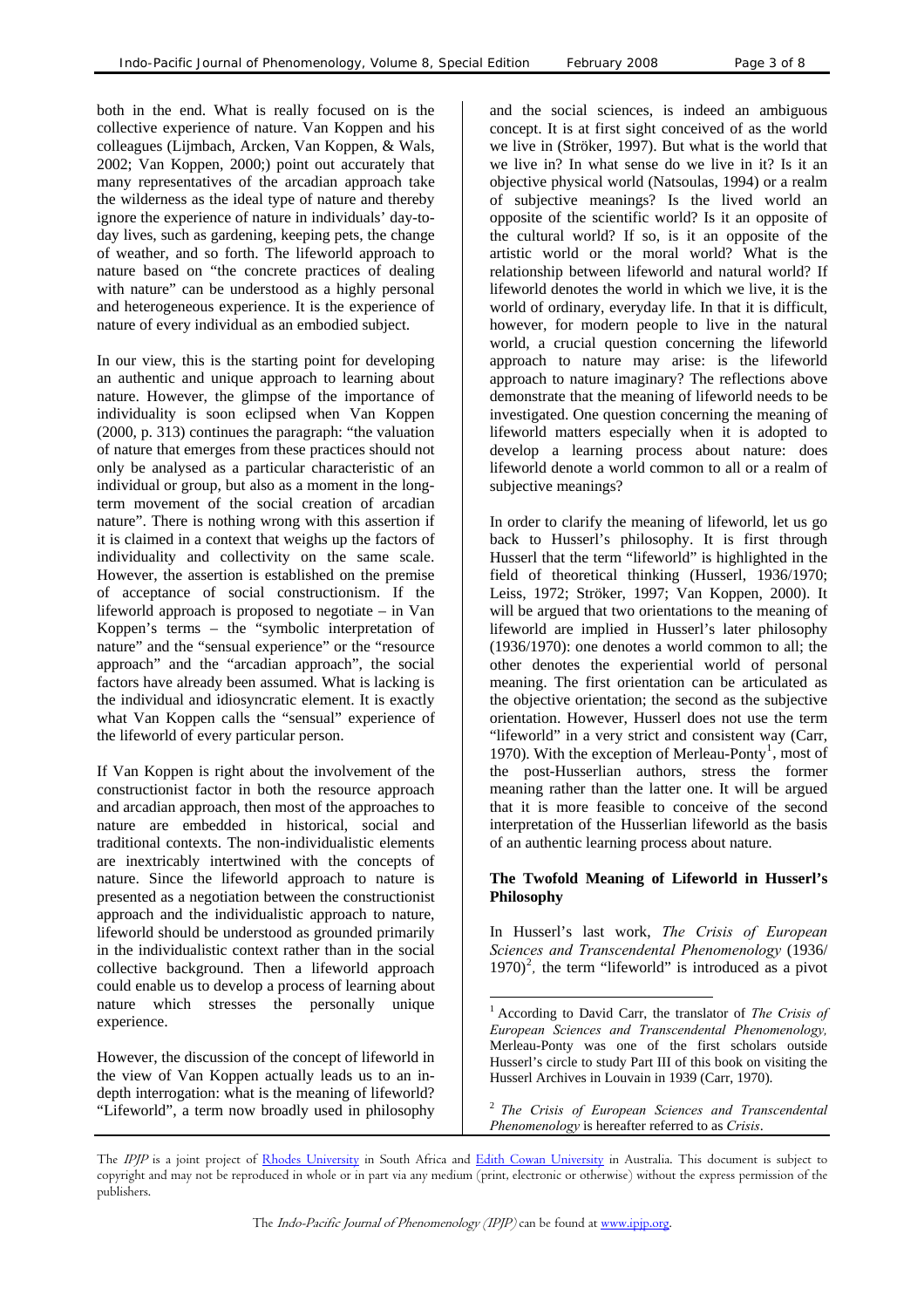for reflections on the "crisis" of science and the humanities. Although the term "lifeworld" is key to Husserl's later thinking, Husserl himself admits that its clarity is not easy to achieve (§33, p. 122). The translator of *Crisis* also points to two difficulties concerning the concept of lifeworld: one is related to Husserl's overall philosophy; the other is related to scientific accuracy (Carr, 1970, pp. xli–xlii). In the first case, the notion of the "pregivenness" of the lifeworld, that Husserl insists on repeatedly, may contradict his earlier idealism. In the second case, according to Husserl, the description of lifeworld is itself a theoretical activity (or *theōria*) on the one hand. However, Husserl admits that every theoretical activity presupposes the lifeworld on the other hand (Carr, 1970, pp. xli–xlii). It is not the aim of this paper to resolve the difficulties, but to reveal the inconsistency and ambiguity of the term "lifeworld" by presenting them. In our view, there are different meanings implicit in this term. The clarification of these meanings may help us to envisage another lifeworld approach to nature and education.

In *Crisis*, Husserl uses many terms to describe the lifeworld, including "pregiven world", "prescientific world", "pretheoretical world", "prepredictable world", "surrounding world (of everyday life)", "the intuitively given surrounding world", "(universal) lifeworld *a priori*", "prescientific experiential life", "prereflective experience", "lived experience", and so forth. What becomes evident, however, is that two different orientations of meaning are implied in the Husserlian descriptions of lifeworld.

The first orientation is towards understanding the lifeworld as a pregiven surrounding world common to all. It is the "real world, the one that is actually given through perception, that is ever experienced and experienceable – our everyday lifeworld" (Husserl, 1936/1970, pp. 49). This orientation of lifeworld is accepted by many authors, including Landgrebe (1973), Natsoulas (1994), Ströker (1997) and Van Koppen (2000), although there are discrepancies between the interpretations of these authors. This orientation of lifeworld is explicated by Husserl (1936/1970, p. 51) as "the world constantly given to us as actual in our concrete world-life". In the view of Landgrebe (1973, p. 6), the lifeworld is "the 'totality of everything intramundane' and *perception* is the 'original object-giving experience'". According to Natsoulas (1994), it is the world of which all components can be perceived and we ourselves are a part of it. In Ströker's view (1997, pp. 303–304), the lifeworld, as a world "permanently present and usually unreflectedly given to us, is … not merely a natural, but a cultural world, since we find ourselves in it, pursuing all our activities and thus realising

values and norms in any of its different fields of practical life".

There are diverse interpretations of the lifeworld: Landgrebe and Natsoulas place similar stress on the key role of perception in experiencing the surrounding world, and thereby reveal the importance of the concrete materiality of the lifeworld, while Ströker highlights the intangible temporality and socio-historicality of the lifeworld. However, both interpretations agree that the lifeworld, be it as a natural world or a cultural one (but definitely not as a scientific one), is a world experienced and shared by all, in which we all live.

What kind of a world can the lifeworld be for all to live in? If we follow Landgrebe's and Natsoula's interpretation, this lifeworld exists as a physical surrounding world full of perceivable components such as other people, things and creatures. As Husserl (1936/1970, pp. 50–51) states, this "actually intuited, actually experienced and experienceable world, in which particularly our whole life takes place, remains unchanged as what it is, in its own essential structure and its own concrete causal style, whatever we may do with or without techniques".

However, on the basis of this interpretation, the lifeworld seems a universal, static and motionless world that is the same for everyone, with everything within it already structured or given in a particular way. It is difficult to find any possibility for the individual to "discover" or "construct" his or her own meaningful space, because there is no difference between every lifeworld and the individual experience of it. If we take Ströker's path, the lifeworld is understood as a cultural world, the meaning of which depends on "a certain society" or at least "social groups".

The meanings of the lifeworld of every group might vary. But, for those belonging to the group, it would seem impossible to define or constitute a personal meaningful sphere. It is thus difficult to find any space in the lifeworld of the first orientation for the individual to develop his or her own world of lived experience. The individual is merely part of a certain group rather than an autonomously experiencing person. As Husserl (1936/1970) describes, in the "everyday surrounding world of life … we are objects among objects in the sense of the lifeworld, namely, as being here and there …" (pp. 104–105).

However, another lifeworld orientation is, both implicitly and explicitly, to be found in *Crisis*. It is the lifeworld understood as a personal world of immediate and lived experience. Husserl (1936/1970)

The IPJP is a joint project of Rhodes University in South Africa and Edith Cowan University in Australia. This document is subject to copyright and may not be reproduced in whole or in part via any medium (print, electronic or otherwise) without the express permission of the publishers.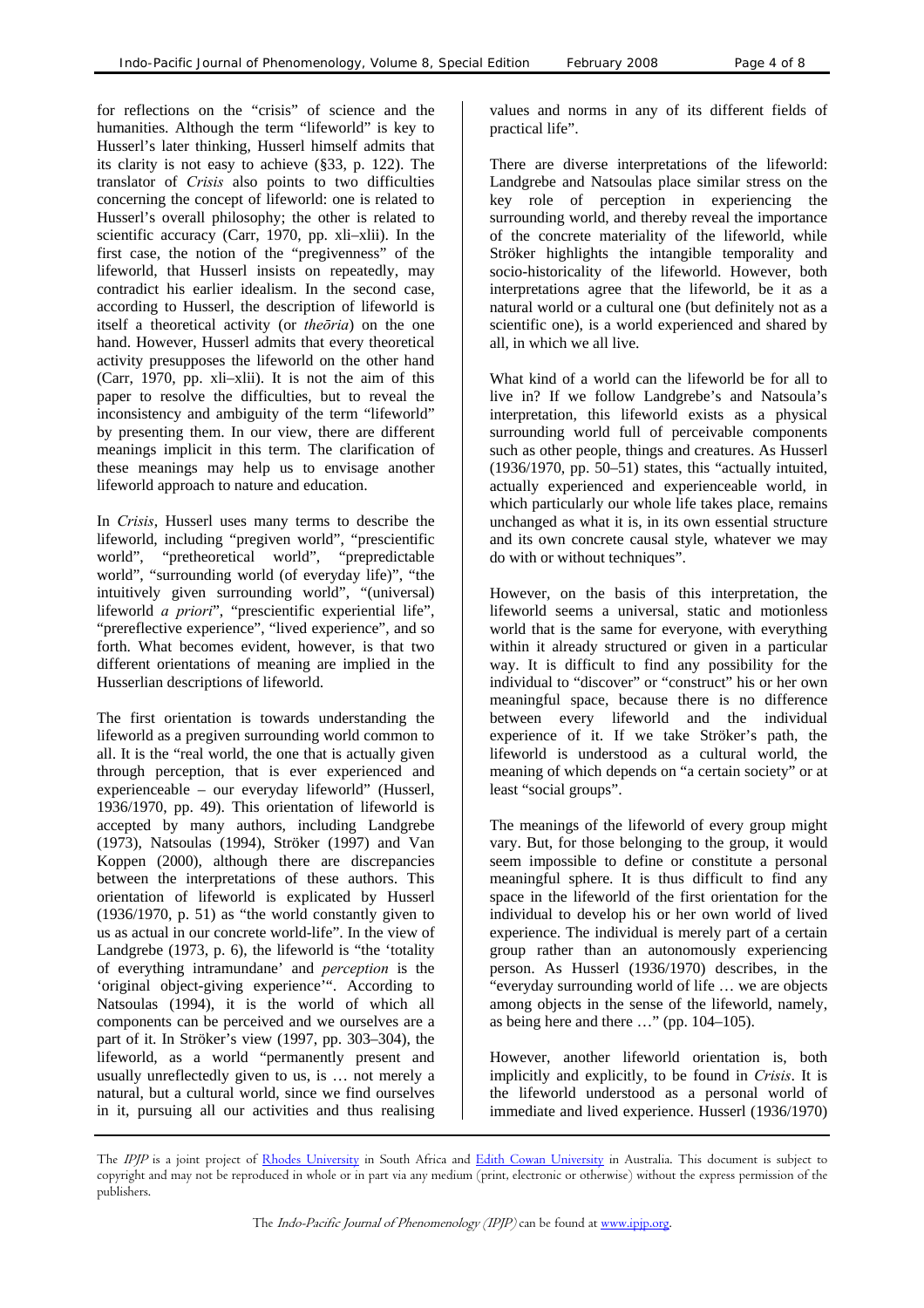admits that human beings are, on the one hand, objects living in the lifeworld as a surrounding world. On the other hand, he also claims that human beings are "subjects for this world, namely, as the egosubjects experiencing it, contemplating it, valuing it, related to it purposefully …" (Husserl, 1936/1970, p. 105). The notion of the ego-subject as a very decisive key is proposed. There would appear to be two perspectives on how to understand the ego-subject. The dominant approach to understanding the Husserlian ego-subject is to put it back in the context of the earlier Husserlian idealism and thus to view the ego-subject as a transcendental ego or a transcendental "I". The other perspective, which we adopt as a key feature of the second lifeworld orientation, lights the path that Merleau-Ponty (1945/ 2003) treads. It views the ego-subject as a bodysubject, a living body. While the related ideas have also been discussed by Landgrebe (1973), the lifeworld in his view, following the dominant orientation, is still interpreted as a common surrounding world. This discrepancy will be

According to Husserl, the ego-subject is a living body of consciousness, perceptions, acts and kinaesthetic movements:

explicated in the following exploration.

… participating in this is our living body, which is never absent from the perceptual field, and specifically its corresponding 'organs of perception' (eyes, hands, ears, etc.). … they function in seeing, hearing, etc., together with the ego's motility belonging to them, i.e., what is called kinaesthesis. (Husserl, 1936/1970, p. 106)

This living body, as an embodied subject as well as the ego-subject, is the pivot of one's own lifeworld. In Husserl's (1936/1970) term, the action of the living body can be called "holding sway". As Husserl states, "… this 'holding sway', here exhibited as functioning in all perception of bodies … is actualised in the particular kinaesthetic situation [and] is perpetually bound to a [general] situation in which bodies appear, i.e., that of the field of perception" (Husserl, 1936/ 1970, p. 107). What is noticeable is that the living body as a unique ego-subject is holding sway a perceptual field that is idiosyncratically meaningful. The perceptual field implied, imbued as it is with idiosyncratic meanings, is the personal lifeworld that we are tracing.

In a quite unique way the living body is constantly in the perceptual field quite immediately, with a completely unique ontic meaning, precisely the meaning indicated by the word 'organ' (here used in its most primitive sense), [namely, as] that through which I exist in a completely unique way and quite immediately as the ego of affection and actions, [as that] in which I hold sway quite immediately, kinaesthetically … . (Husserl, 1936/1970, p. 107)

This view of the living body and its world, which is rarely elaborated on, is crucial for us to understand the lifeworld in the sense of authentic lived experience. The lifeworld, in this view, can be understood as the assembly of personal lived experience. This lived experience is a so-called "unthematic" world. It is a ground for human beings to constitute different "thematic" worlds, such as a theoretical world, a cultural world, a scientific world, and other worlds in accordance with their particular interests or projects. On this ground, the lifeworld can, in Husserl's terms (1936/1970, p. 140), be understood as "the lifeworld a priori" and, as such, as the "founding of validity" of all the so-called objective sciences.

However, while what cannot be denied is that the descriptions of the lifeworld in *Crisis* can be mainly understood in the first orientation, and the lifeworld therefore taken as an objective and universal context, the trace of understanding the lifeworld as a subjective and personal realm can still be detected in passages such as the following:

… everything objectively a priori, with its necessary reference back to a corresponding a priori of the lifeworld. This reference-back is one of a founding of validity … . A certain idealising accomplishment is what brings about the higher-level meaning-formation and ontic validity … of every other objective a priori on the basis of the lifeworld a priori … . What is needed, then, would be a systematic division of the universal structures – universal lifeworld a priori and universal "objective" a priori – and then also a division among the universal inquiries according to the way in which the "objective" a priori is grounded in the "subjective-relative" a priori of the lifeworld … . (Husserl, 1936/1970, p. 140)

All considered, the meanings of the lifeworld in Husserl's philosophy can thus be analysed in terms of two orientations: one is to view the lifeworld as a common and objective surrounding world (various interpretations of which nevertheless exist); the other

The IPJP is a joint project of Rhodes University in South Africa and Edith Cowan University in Australia. This document is subject to copyright and may not be reproduced in whole or in part via any medium (print, electronic or otherwise) without the express permission of the publishers.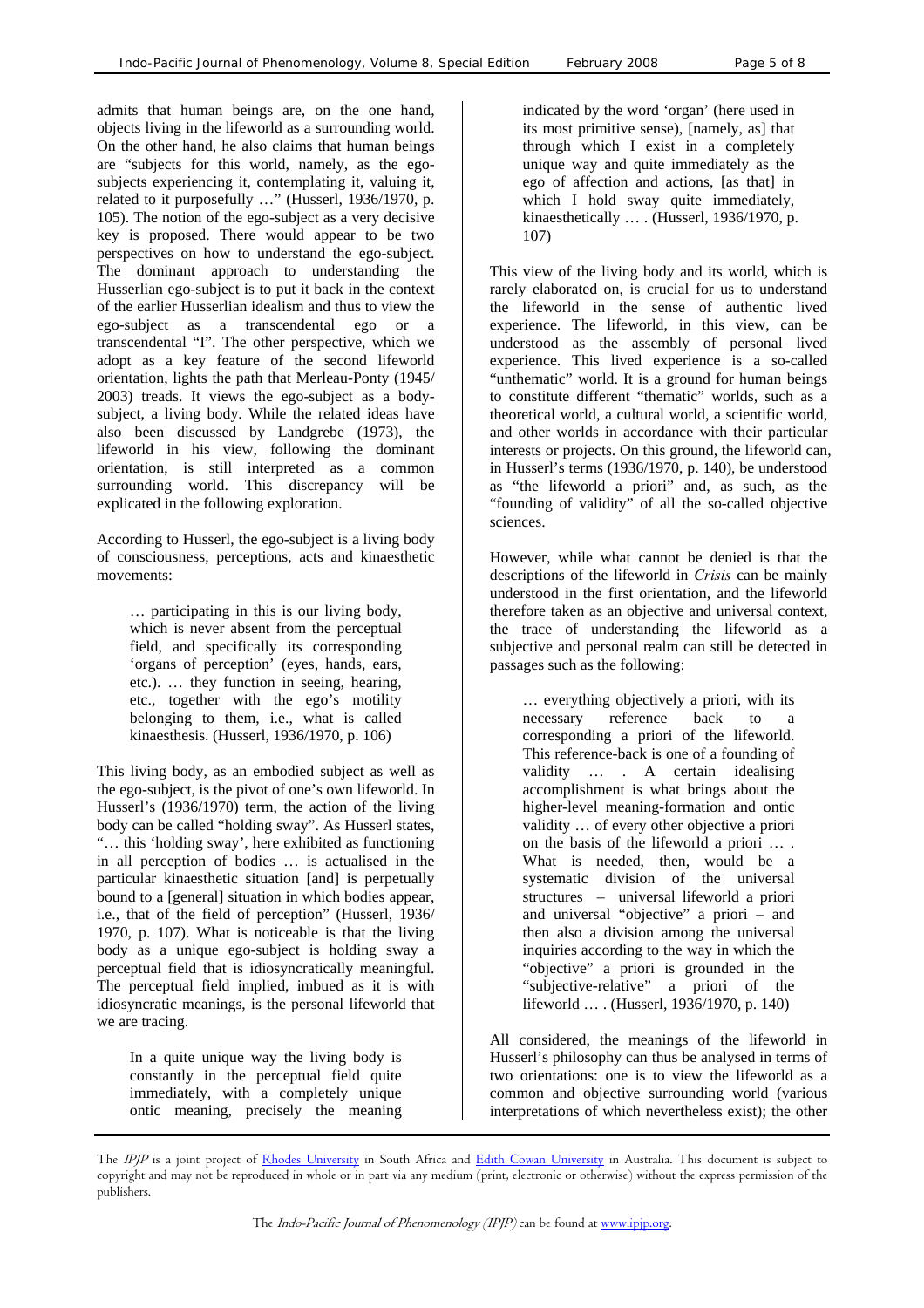is to view the lifeworld as a personal, subjective and embodied experience. It is not the aim of this paper to answer the question of whether the two orientations of lifeworld can be reconciled in Husserl's philosophy or not, or whether there are discrepancies in Husserl's thoughts. The central goal of this paper is to reveal the different meanings of lifeworld in Husserl's thought, given the influential role of the Husserlian lifeworld in environmental theory and education and the need for its interpretation to be critically examined. The equivocation of the concept of lifeworld in Husserl's thought may perpetuate the current confusion. In our view, if nature is a goal to be conceived of or learned about, the second orientation of the lifeworld, with its emphasis on the subjective-relative *a priori* of the living body, should be taken as prior to the first orientation of lifeworld. First of all, the lifeworld of any individual human being should be construed as being lived as an unthematic perceptual field of bodily experience, and only then as the world common to and shared with other people. Because the second, or the subjective, lifeworld orientation focuses on the unique and heterogeneous parts of individual experiences, while the first, or the objective, orientation targets the common and homogeneous parts of experiences, the subjective orientation may be more appropriate as a *starting point* for environmental and educational thinkers to envisage a lifeworld approach to nature and education, as will be argued in the next section.

## **To Experience Nature in our Lifeworld**

It has already been argued that the meaning of lifeworld as a personal realm of lived experience is included in Husserl's philosophy. This orientation of lifeworld may be more feasible than the understanding of the lifeworld as a common world for constructing a process of learning about nature. Since the prevalent understanding of lifeworld is based on the first or the objective orientation, which interprets the lifeworld as the everyday world common to all, the lifeworld approach to nature in this orientation takes nature as a common natural world (Landgrebe, 1973; Van Koppen, 2000). According to this orientation, the ordinary life experiences of nature can be taken as references for environmental and educational thinking about nature. As Van Koppen (2000) describes, the experience of keeping pets and gardening can be taken as the lifeworld approach to nature and as references for environmental thinking about the human/nature relationship. Nonetheless, according to the objective orientation, the daily life experience is common to all. It is the experience constructed and interpreted by the group. The process of social construction and interpretation is also a process of collective selection and sifting. Through

this process, the common, general and universal elements are left within the sphere of the lifeworld, while the private, "trivial" and authentic parts are ignored. For example, the objective approach to keeping pets puts the focus on the objective parts such as the general knowledge of the companion animals. Viewed in this light, the knowledge of the animal has already been examined and generalised by certain collective mechanisms. The idiosyncratic, peculiar, personal and trivial parts may be sifted out. However, these are the very parts valued by the second or the subjective orientation of lifeworld. In our view, these trivialities are the ground for any individual to experience nature and establish a unique relationship between oneself and nature, or, more accurately, between oneself and any part of nature. Because any one person's lifeworld experience of nature cannot encompass the experience of nature as a whole all at once, the experience of nature is a process of continuous accumulation of innumerable experiences of nature.

This paper agrees that the ordinary life experience and the experience of nature in ordinary life are important for environmental and educational thinking; however, what we doubt ultimately is that the meaning of the lifeworld has already been determined by the so-called "common" world, be it a physical surrounding world or a cultural world. Environmental and educational thinking about the lifeworld approach should start with the subjective lived experience rather than with objective knowledge, because every lifeworld begins with every particular experience of every particular person.

To return to the example of keeping pets: What the subjective orientation of the lifeworld approach emphasises are the particular interactions between the living body and one's own pet – another living body, whether it be a cat or a dog. For the person who is keeping a pet, what is significantly experienced is not the general knowledge common to all, but an irreplaceable relationship between the person and the pet. In this sense, his or her own dog or cat is not *any* dog or *any* cat, but rather a particular living creature, a dog or a cat different from all the others. Among all of the particular species, it is not *any one* of them, but *the one* for the person only. The relationship between the pet-keeper and the pet is unparalleled. These unparalleled interactions are the components of the experiences of lifeworld. They may be trivial, but they are significant. For example, the pet's eccentric habits or movements do not belong to the common animal world, but may mark out a certain moment shared with the keeper in their shared lifetime. This is the very significance that the subjective orientation of the lifeworld approach to nature values most: the

The IPJP is a joint project of Rhodes University in South Africa and Edith Cowan University in Australia. This document is subject to copyright and may not be reproduced in whole or in part via any medium (print, electronic or otherwise) without the express permission of the publishers.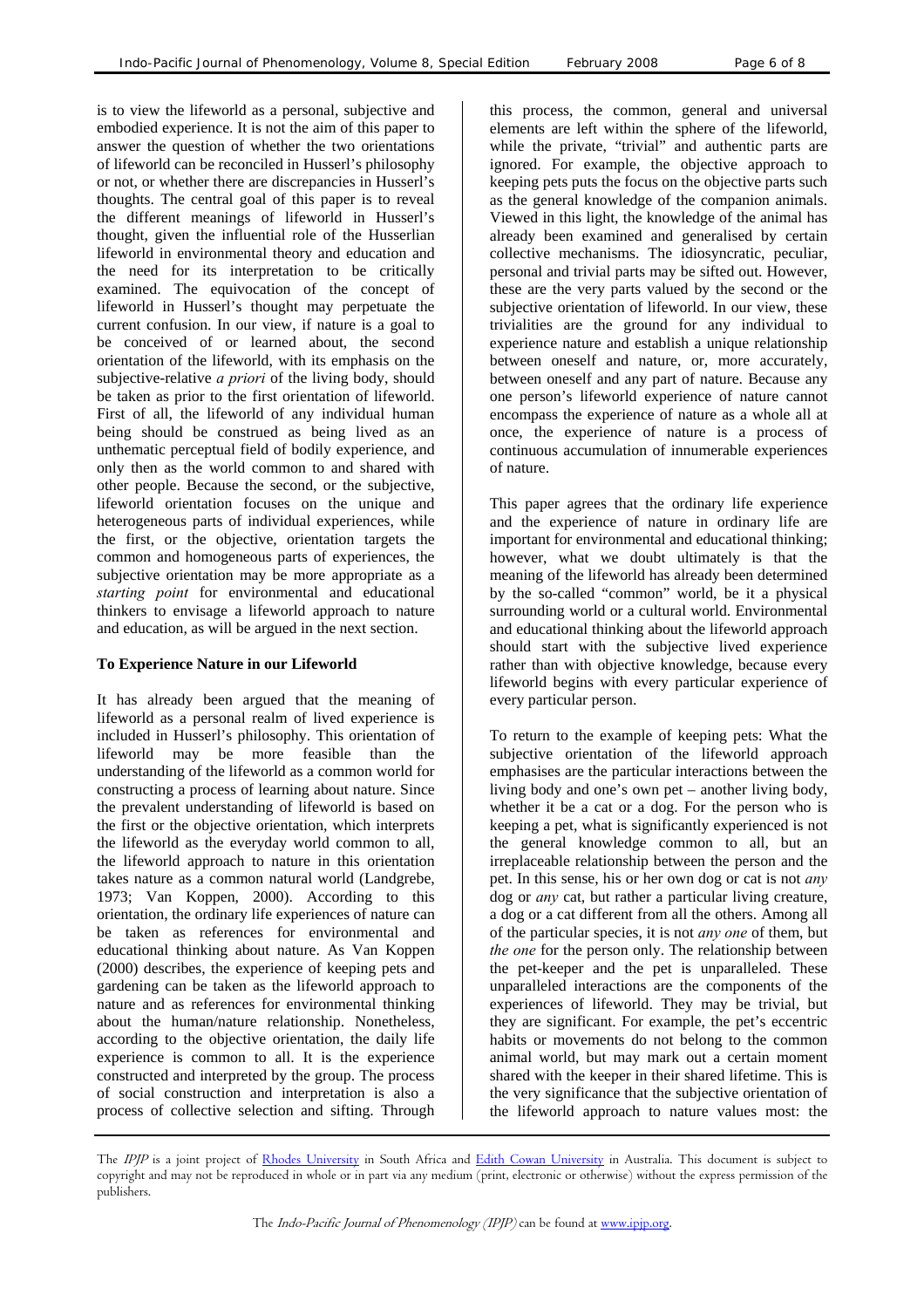irreplaceable individual experience and the unparalleled lifeworld that constitutes it.

It is important to acknowledge that the particularity of the lived experience, according to Husserl (1936/1970) and Merleau-Ponty (1945/2003), is rooted in the living body. The significance of the perceptual body is obscurely addressed in Husserl's philosophy, since his philosophy pursues transcendental idealism. It is Merleau-Ponty (1945/2003) who argues more systematically and coherently for the significance of embodiment. Everyone lives as a body that is living and constructing one's own unique world. This does not mean that every living body is a monad. There are interactions between human beings and their worlds. The dynamic interactions are the origins out of which the common and thematised worlds are extracted or constituted. However, the common worlds are constructed on the ground of infinite individual lifeworlds which are pregnant with senses and meanings, idiosyncratic and universal. Viewed in this light, the following descriptions by Husserl seem to make more sense:

> But being an ego through the living body [*die liebliche Ichlichkeit*] is of course not the only way of being an ego, and none of its ways can be severed from the others; throughout all the transformations they form a unity. Thus we are concretely in the field of perception … each of us as full-fledged "I-the-man". … we, each "I-the-man" and all of us together, belong to the world as living with one another in the world; … for our consciousness as existing precisely through this "living together". (Husserl, 1936/1970, p. 108)

In other words, every living body is an individual Ithe-man, or I-the-person, and his or her living is actualised though his or her being as a body with others. Viewed in this light, the subjective orientation of lifeworld (or the subjective lifeworld approach) assumes the priority of the authentic and unique realm without rejecting the common social worlds.

Finally, we may consider our question at the

beginning: how can we experience nature in our lifeworld? If the lifeworld approach to nature could be reconceived in the bodily subjective orientation, it might be possible for human beings to re-envisage nature from a perspective that is different from the objective one, that is stressing the importance of every experience of nature. The experiences of nature could be in the wild or in the garden, unique and particular, authentic and meaningful. The approach to nature in the subjective orientation may be a more feasible starting point than the objective orientation for us to incite the authentic, personal and intimate relationship between ourselves and nature. In this sense, nature could be experienced at a particular moment as a particular place imbued with particular meanings for particular individuals. This human/ nature relationship is one and only. In this light, nature could be experienced, lived and learned in our own – or, *my* own – lifeworld.

This approach illuminates a new understanding of environmental learning: learning in nature is not only to take nature as a physical and objective surrounding world, but also to engage with it as a personal and private territory. In other words, the learning of nature is not merely a matter of learning *in* nature, but a reciprocal process between leaning and nature, namely learning *through* nature. In the process, the meaning of nature is gradually constructed by the individual him/herself. What teachers should bear in mind is that all pupils' experiences are different from each other, even though they are in the "same" place, or in the "same" natural environment. Pupils should be encouraged to connect with, understand and learn about nature from their *own* perspectives rather than in terms of conventional or established views. Such cognitive and affective learning through nature could become an ineffaceable and significant part of living experience and memory. Nature, therefore, rather than being encountered as an indifferent and detached field, can be one's own lifeworld, intimate and irreplaceable. The subjective lifeworld thus calls for a more flexible, personal and responsive attitude to learning. If the lifeworld approach to nature could be conceived of as a process of learning about nature through engagement with the personal and individual, the hope for developing a more attentive and responsive attitude towards nature is may be realised.

#### **About the Authors**

Dr Ruyu Hung is an Associate Professor in the Department of Education at the National Chiayi University, Taiwan. She has earned a PhD in Taiwan and is currently completing a second PhD research programme at the University of Bath in the UK. Her interests are in the fields of phenomenology, ecological thinking, philosophy of education, human rights education, and the interrelations between these fields.

The IPJP is a joint project of Rhodes University in South Africa and Edith Cowan University in Australia. This document is subject to copyright and may not be reproduced in whole or in part via any medium (print, electronic or otherwise) without the express permission of the publishers.